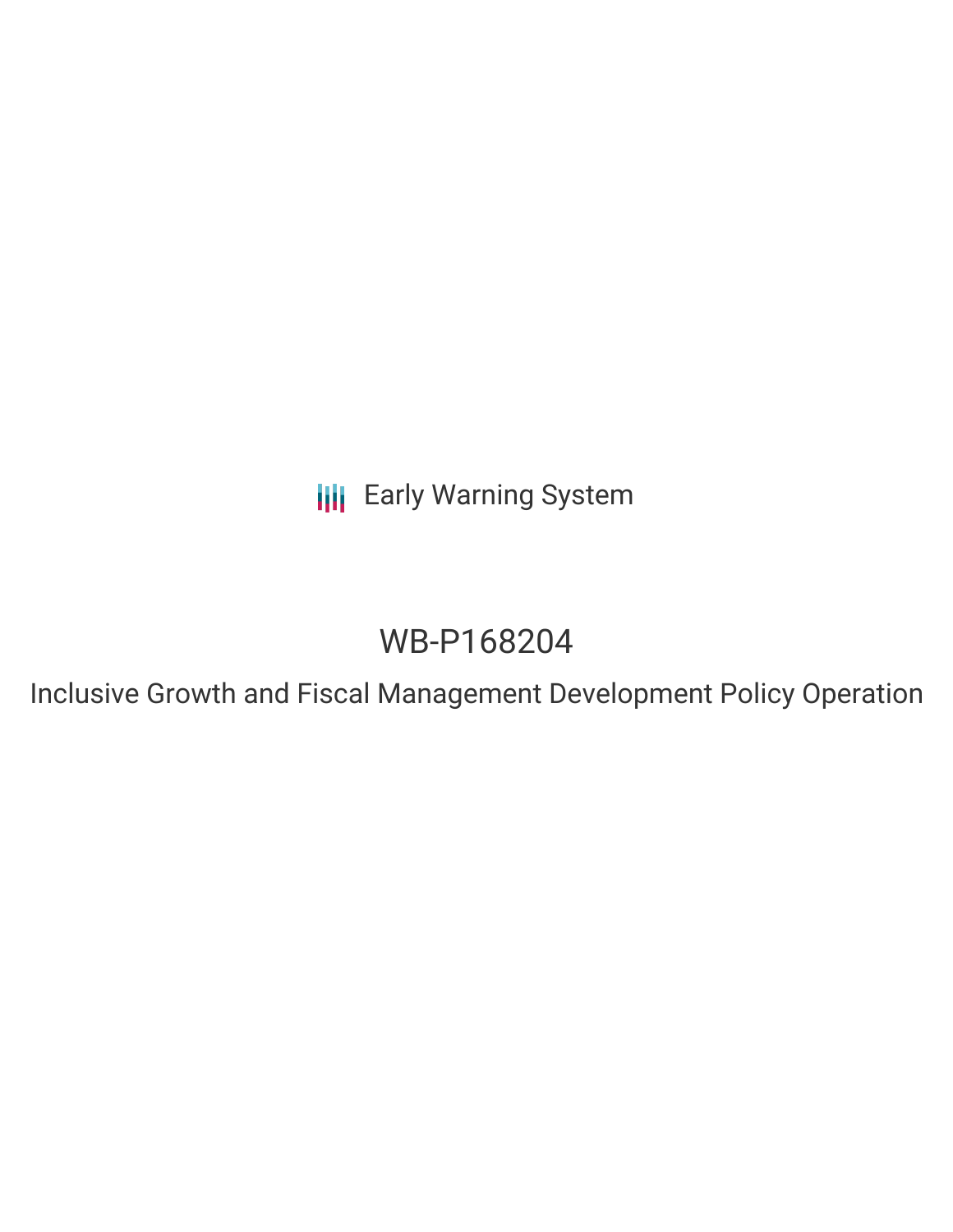

# Early Warning System Inclusive Growth and Fiscal Management Development Policy Operation

## **Quick Facts**

| <b>Countries</b>              | Kenya                                                                |
|-------------------------------|----------------------------------------------------------------------|
| <b>Financial Institutions</b> | World Bank (WB)                                                      |
| <b>Status</b>                 | Proposed                                                             |
| <b>Bank Risk Rating</b>       |                                                                      |
| <b>Voting Date</b>            | 2019-05-31                                                           |
| <b>Borrower</b>               | The Government of the Republic of Kenya (GOK)- The National Treasury |
| <b>Sectors</b>                | Finance                                                              |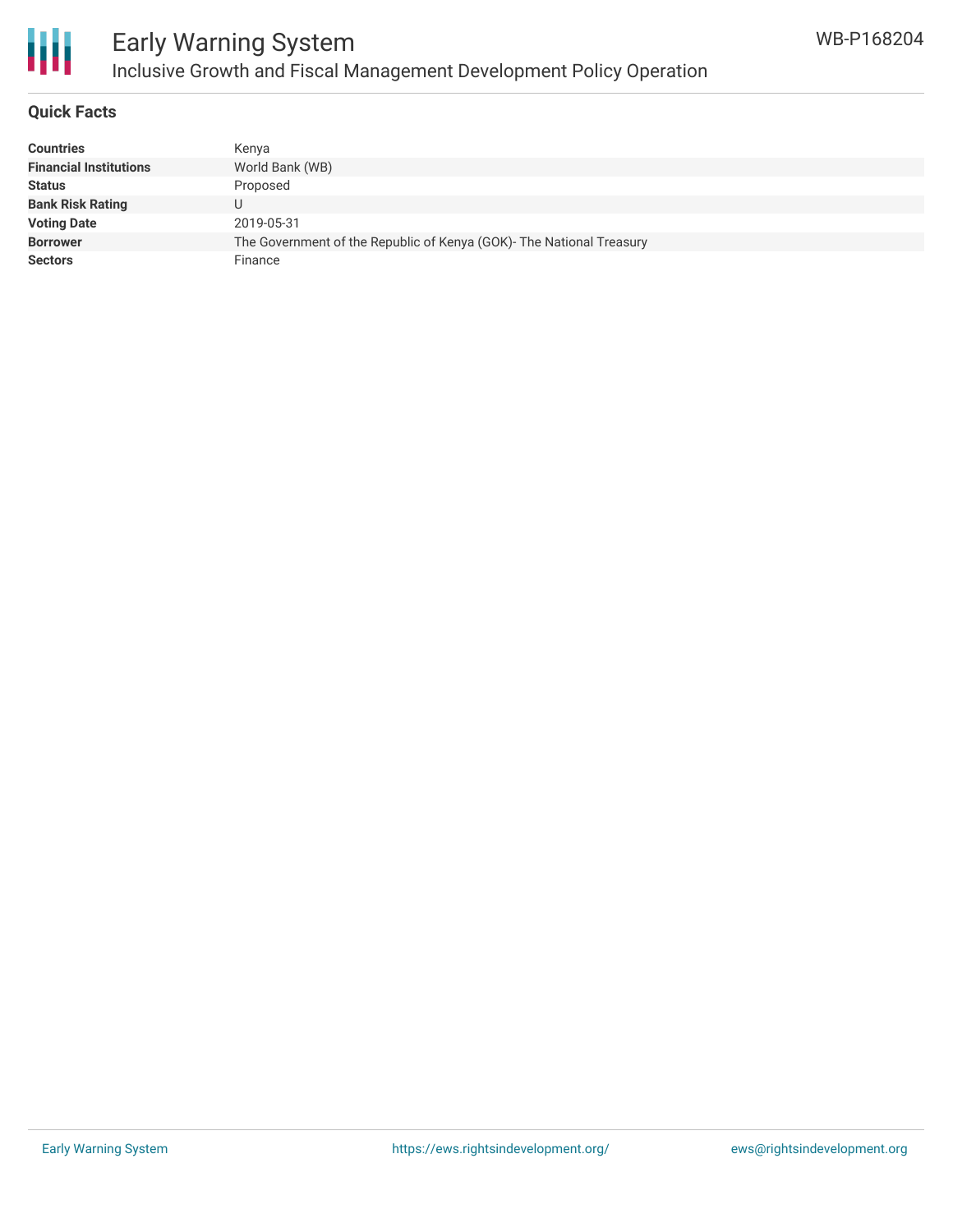

## **Project Description**

The objective of this Development Policy Operation is to crowd in the private sector and enhance the capacity of the government to advance priorities within its inclusive growth agenda of affordable housing; food security; universal health coverage; and increased share of manufacturing (otherwise referred to as the "Big Four").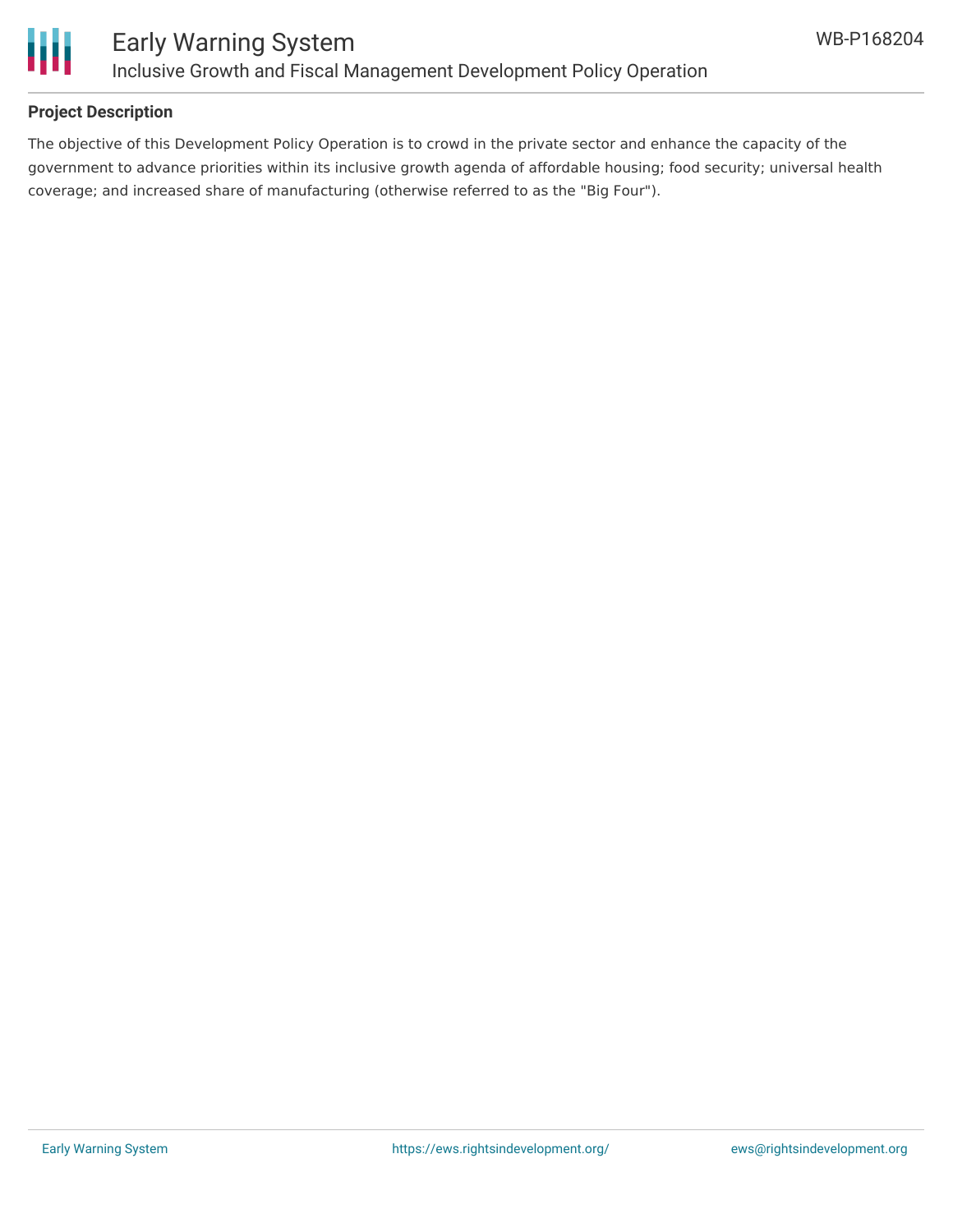

# Early Warning System Inclusive Growth and Fiscal Management Development Policy Operation

## **Investment Description**

World Bank (WB)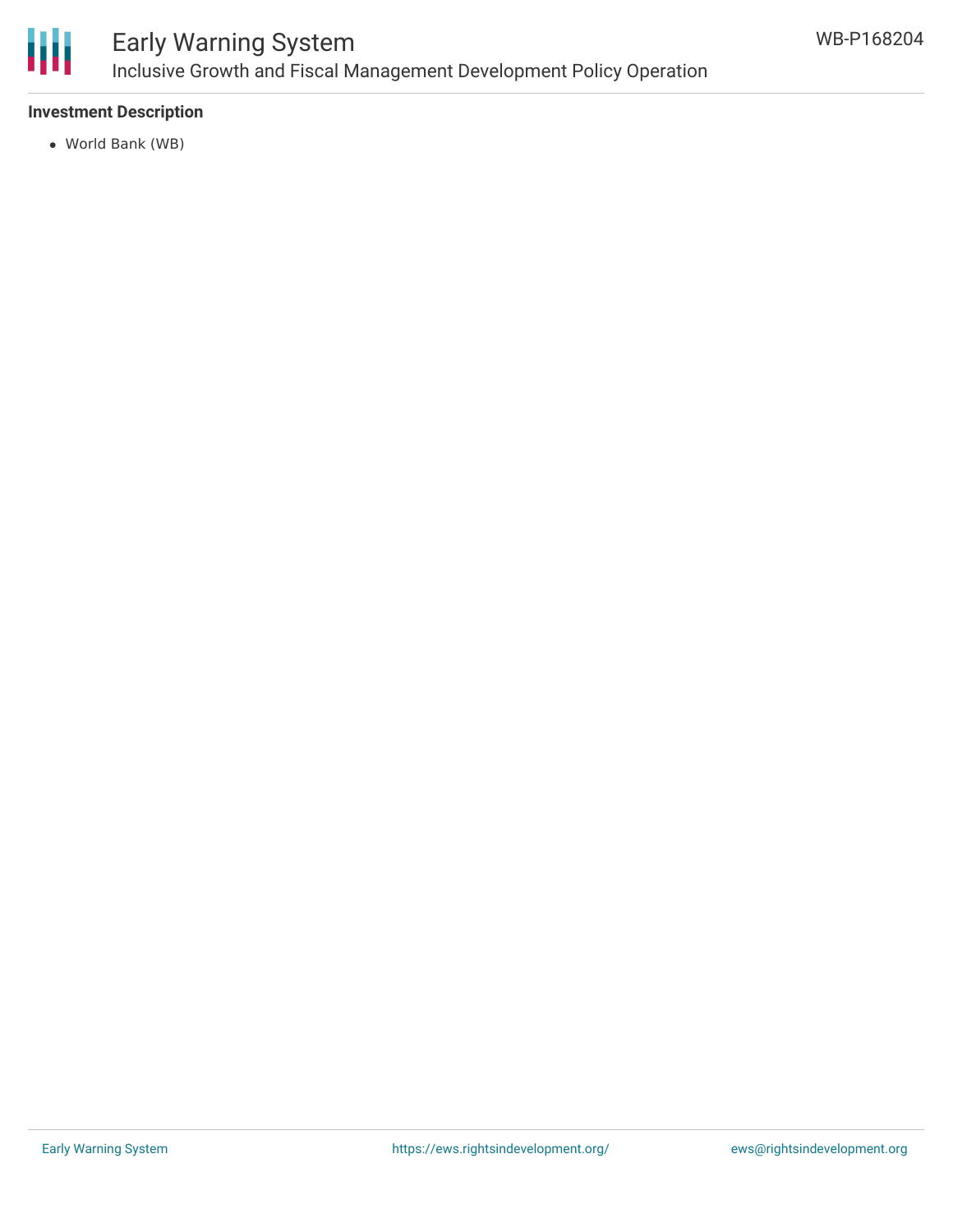

### **Contact Information**

The Government of the Republic of Kenya (GOK)- The National Treasury Henry Rotich Cabinet Secretary info@treasury.go.ke

ACCOUNTABILITY MECHANISM OF WORLD BANK

The World Bank Inspection Panel is the independent complaint mechanism and fact-finding body for people who believe they are likely to be, or have been, adversely affected by a World Bank-financed project. If you submit a complaint to the Inspection Panel, they may investigate to assess whether the World Bank is following its own policies and procedures for preventing harm to people or the environment. You can contact the Inspection Panel or submit a complaint by emailing ipanel@worldbank.org. You can learn more about the Inspection Panel and how to file a complaint at:

http://ewebapps.worldbank.org/apps/ip/Pages/Home.aspx.